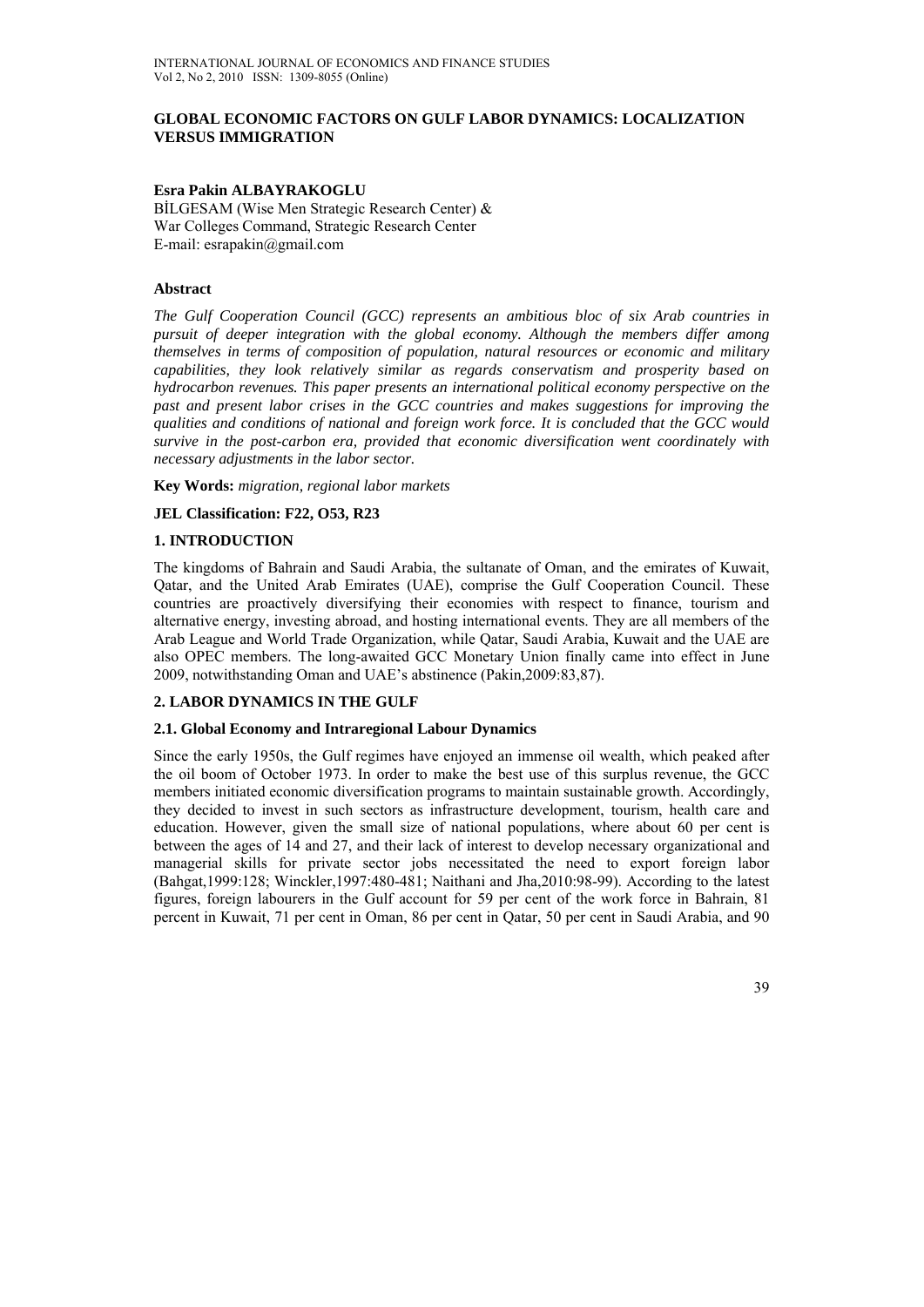per cent in the UAE. The majority of migrants in GCC countries are employed in manual and lowskilled jobs in the private sector (Ruhs,2009:18).

The Arab work ethic is in direct opposition to the Protestant work ethic, which regards work as a noble act, developing the character and capabilities of people. Most Arabs associate occupations requiring manual labor, such as agriculture or crafts, with lower class status. On the other hand, there is also a general disinclination toward mechanics, industry, and technical innovation. They may eagerly use western technology but do not even entertain the idea of producing them (Harnish,2004:131). Despite the fact that the GCC welfare states of the early 1970s contributed to the expansion of educational facilities, those people who failed to find places in the alreadysaturated public sector could not compete with foreign expatriates on grounds that academic training was dominated by humanities, arts and religious studies, rather than technical and vocational education. Thus, Gulf governments took the responsibility to provide jobs for all graduates mostly by opening more posts at the public level. Requiring limited skills and experience, public employment was advantageous in a number of respects like high wages, benefits like maternity leave and long holidays, job security and social status. The public sector was also conducive to nepotism that private sector could never tolerate or forgive. Parenthetically, reservations in the Gulf regarding hybrid occupational spaces prevented women's active participation in vocational training programs mainly reserved for men such as electrical or mechanical engineering. In general, women were encouraged to study subjects such as sewing, hairstyling, or at best, teaching (Bahgat, 1999:131-135; Al-Ali, 2008:368; Forstenlechner, 2008:83). All these elements culminated in today's overstaffed and ineffective bureaucracies, albeit with partial success in nationals' education for and placement in the private sector.

## **2.2. Global Economy and International Labor Dynamics**

Dating back to the oil exploration agreements in the Gulf in the 1920s, the initial flow of labor migrating to this region came from the poor and mainly unstable Arab neighbors, especially Yemen, Egypt, Jordan and Palestine. The GCC states have presented a profitable and the most available labour market for those Arabs, who could not immigrate to far away European countries mainly because of linguistic and cultural obstacles. At the beginning, the Arab workers were very welcome. Nevertheless, and relatively quickly, local governments, foreign companies, as well as the GCC nationals began to be more accomodating towards the Asians (Kapiszewski,2004:115,119).

With the end of the oil decade (1973-1982), the Gulf countries had to control the admission of foreign workers due to the economic recession emanating from the sharp drop in oil prices and the following decline in state expenditure. The only exception to this trend was Oman, where foreign labour flow endured as a reflection of this non-OPEC member's being a relatively new oil producer, which was able to compensate falling world prices by increasing production. Gulf authorities also became worried about non-local Arabs spreading radical ideas like secularism and communism. Leftist, pan-Arab ideas promoted by some Arab expatriates called for the abolition of monarchies in the Gulf, or an equitable share of the oil revenues. Hence, in the 1970s and 1980s, numerous immigrant Arab labourers were prosecuted, jailed and deported because of their revisionist behavior, including labor-strikes (Kapiszewski,2004:119-121; Winckler,1997:483; Birks et al.,1986:805-806,808). Concerns over the emergence of Shi'a extremism during the Iran-Iraq War of 1980-1988 saw GCC states deport large numbers of Iranian workers impose restrictions against the entry of Iranians and Iraqis (Humphrey,1991:52). With the First Gulf War,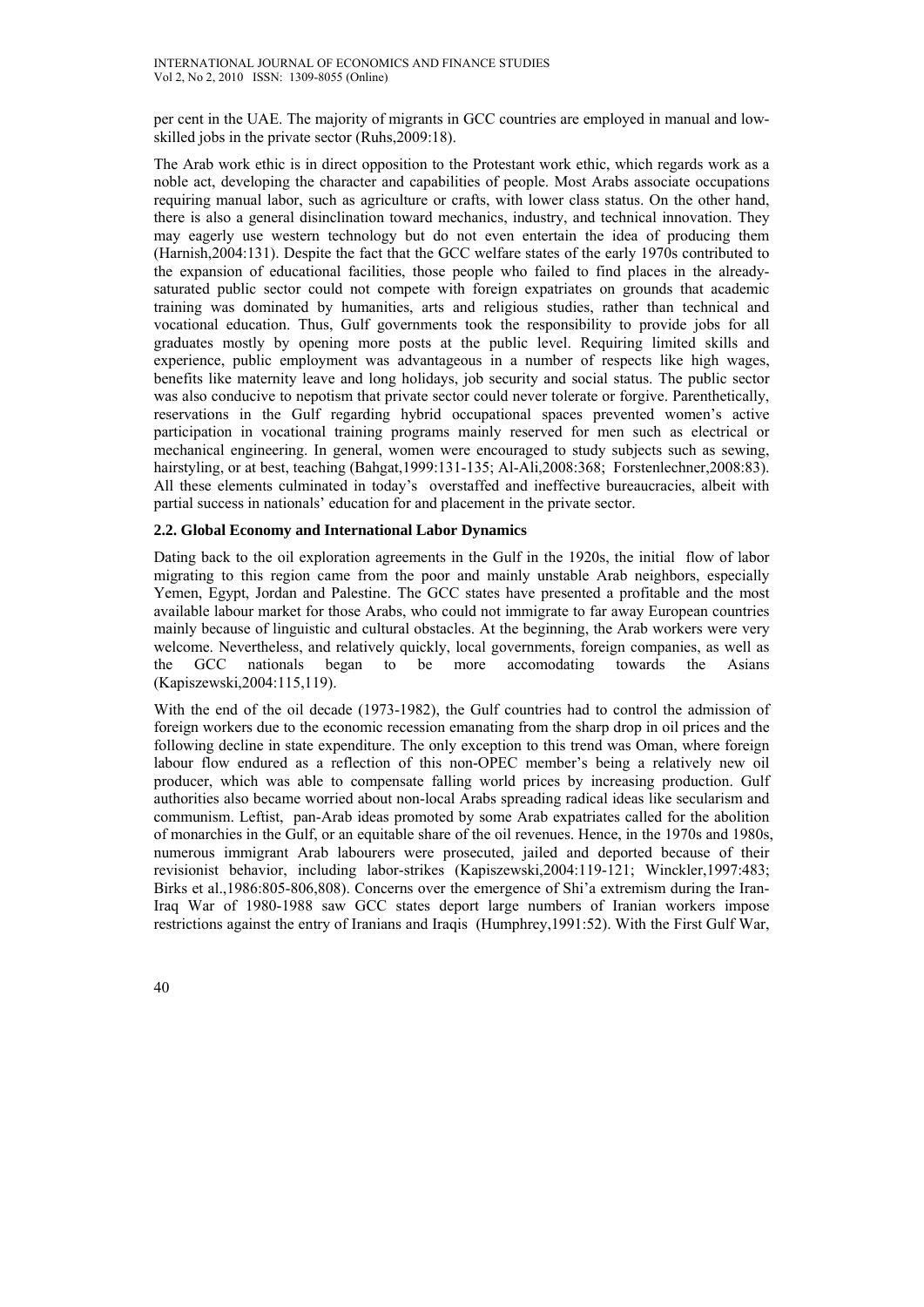Iraqis and those supportive of Iraq (including Palestinians, Jordanians, Yemenis and Sudanese) were distrusted and forced to leave during and in the aftermath of the crisis (Kapiszewski,2004:121; Humphrey,1991:57).

On the other hand, Asians were less expensive to employ, easier to lay off, and oftern considered to be more efficient and obedient. Arabs' departure worked more to the benefit of Asian workers, for whom Asian governments, unlike their Arab counterparts, became closely involved in the recruitment and placement process so as to assure the steady flow of workers. Asian workers were preferable because, compared to Arab workers, they were much more used to leaving their families behind (Kapiszewski,2004:119-120). Another factor was the desire to safegueard development projects from regional political pressures (Humphrey,1991:58). Additionally, it was hard to reject fellow Arabs' claims regarding equal treatment with the GCC nationals. However, extending benefits to Arab workers like free schooling, subsidized housing or public employment increasingly became a burden for the Gulf countries (Weiner,1982:12). On the contrary, Asian workers were regarded as unlikely to claim citizenship or any other political rights (Winckler,1997:487). With the massive deportation of Arabs, the labour-exporting countries were deprived of the financial remittances transferred by workers to support industrial, agricultural, and housing projects in their home countries and the reduction of pressure for work opportunities (Winckler,1997:481-482). In Yemen, for example, it resulted in a 200 per cent increase in food prices between 1990 and 1992, and an increase in poverty from 15% to 35%. In return, free market dynamics led Asians to take the vacant jobs, again raising their share in the workforce (Kapiszewski,2004:122). The Asian financial crisis of 1997 did not cause much consternation, since, despite the inevitable fall of oil prices, Asian workers held their jobs and remittances continued to flow to their home countries (Abella and Ducanes,2009:7)

In the contemporary period, Westerners in the GCC rank the first in the social ladder, occupying higher executive and technical positions. Arabs from North Africa or the Levant are accorded secondary status as a function of their economic status and level of education. The lowest position on the social hierarchy is occupied by Asians from India, Pakistan, Thailand, or the Philippines, with Indians generally receiving higher wages than other Asians. Asian women, often working as domestic servants are held in lesser esteem (Malecki and Ewers,2007:478-479; Naithani and Jha,2010:99). However, in the face of the latest global financial crisis, especially the Asians have witnessed hard times. Many were faced with wage decreases or outright firing. Housemaids with minimum pay are allowed to continue with increased workload (Rajan and Prakash,2009:10-12). Labour repercussions of the ongoing financial crisis is related with the GCC countries' (except for Kuwait) having pegged their exchange rates to the dollar. The GCC witnessed asset depreciation and subprime exposure, even though it fared better than the USA or Europe. International banks in local project finance market faced liquidity constraints, which adversely affected various megainfrastructure projects. Reduced demand for crude oil and products, coupled with the slump in newly-launched petrochemical and aluminum industries in the Gulf further complicated the issues (Woertz,2008:3-7,12-19). The UAE and Oman's aversion to participate in the GCC Monetary Union launched on June 7, 2009 also preclude any effective coordination and cooperation to fight against regional problems (TradeArabia,2010). Immigrant workers' plight under the abusive *kafala* (sponsorship) system, in which the *kafeel* in fact stands up to be the employer, is augmented with the lack of official measures upholding the rights of immigrant workers while at work or upon leave. Family reunion, access to welfare benefits and rights in the labour market, as well as integration projects are fairly restricted. None of the GCC countries are party to the two ILO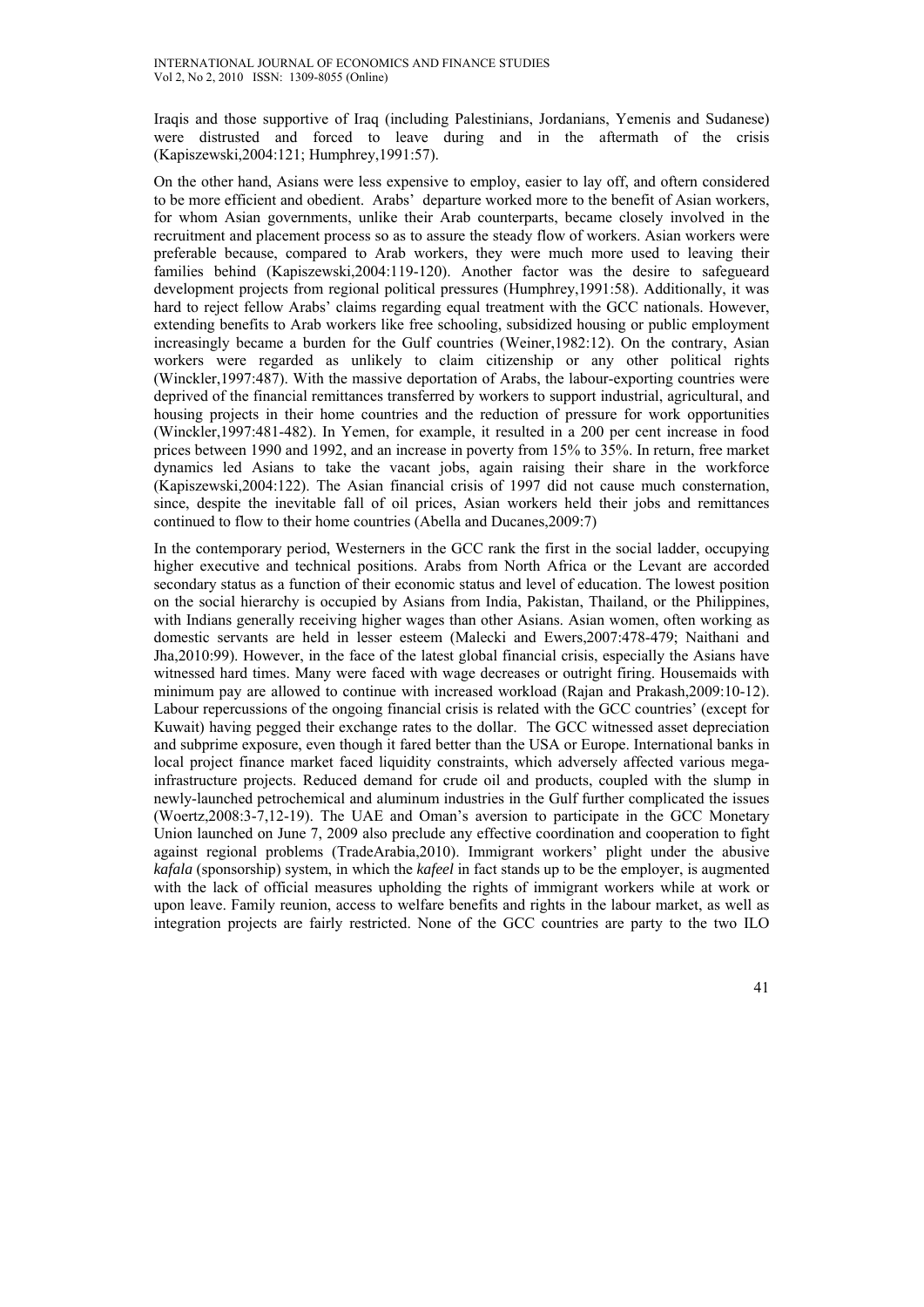conventions on migrant workers or the UN's 1990 MWC (Ruhs,2009:19-20). Likewise, citizenship laws and requirements for naturalization in Gulf countries are very rigid (Nakhleh,1977:143).

## **2.3. Localization versus Immigration**

Since the late 1970s and more thoroughly in 1990s, the GCC countries have engaged in localization programs based on positive discrimination against the nationals to integrate a larger share of them into the workforce. The programs have names such as Bahrainization, Emiratization or Saudization. Much of these affirmative actions' content involved both carrot (i.e. providing tax reduction for foreign countries contributing to the localization programs) and stick (i.e. maintaining quotas for nationals in foreign companies and punishing those who fail to abide by it) tactics, and has been no more than rhetoric (Malecki and Ewers,2007:477; Mashood et al.,2009:1). Exceptions to the rule are success (albeit partial) stories of localization by such companies as Shell, HSBC and DHL through training and internship programs as well as rewards to incentivize Gulf nationals (Figliolini,2008:17-18).

To give some specific examples, Bahrain, having the smallest reserves of hydrocarbons the Gulf region, developed a new National Employment Strategy that includes fiscal subsidies for training nationals in the private sector and financial aid for the unemployed. The country introduced measures to improve vocational and technical training programs. Kuwait established Manpower and Government Restructuring Program (MGRP) in July 2001 to train and employ Kuwaitis for the private sector. In September 2002, company quotas for the proportion of Kuwaitis to be employed were introduced. Oman has established the High Committee for Vocational Training, the Ministry of Social Affairs and Labour and Vocational Training to oversee the Omanization process launched in 1991. The country created a new Ministry of Manpower in 2002 and a new Labor Law was adopted in May 2003. Qatar terminated the long-cherished policy of automatic employment for Qatari graduates. Saudi Arabia created the Human Resources Development Fund (HRDF) to provide training of Saudi labor force and developed a database for matching and placement of Saudi workers in the private sector. The UAE established the National Human Resource Development and Employment Authority (TANMIA) in 1999 to help improve skills of UAE nationals looking for jobs, and created a database to facilitate job searches (Figliolini,2008:22-23; Al-Lamki,2000; Franklin,1985:7).

Ironically, these indigenization programs were remarkably successful in terms of raising qualified personnel for the public sector, but not very much for the private sector (Forstenlechner,2008:83; Al-Ali,2008:368; Al-Dosary and Rahman,2005:498-499). Nationals opt to study teacher training and business studies programs that prepare them for highly-esteemed posts in the public sector (Al-Enezi,2002:893). Only the communications, banking and hospitality sectors seem to have succeeded in fulfilling quotas. This can be attributed to fact that these sectors demand close interaction with the public, and that locals are naturally more qualified for such a task. However, quota pressure has also resulted in the appearance of "phantom" or "ghost" employment in the private sector. This happens when companies hire Gulf nationals on a small pay, provided that they stay home. It is through this means that some private companies evade the fines for not satisfying the quota (Salih,2010:176; Forstenlechner,2008:87). Continuous and last minute changes to the rules and regulations of localization programs also discourage foreign companies, leading them to more secure and stable work environments abroad (Forstenlechner,2010:139; Bremmer,2004:26). There is a downside to the limiting of foreign labourers in the Gulf or paving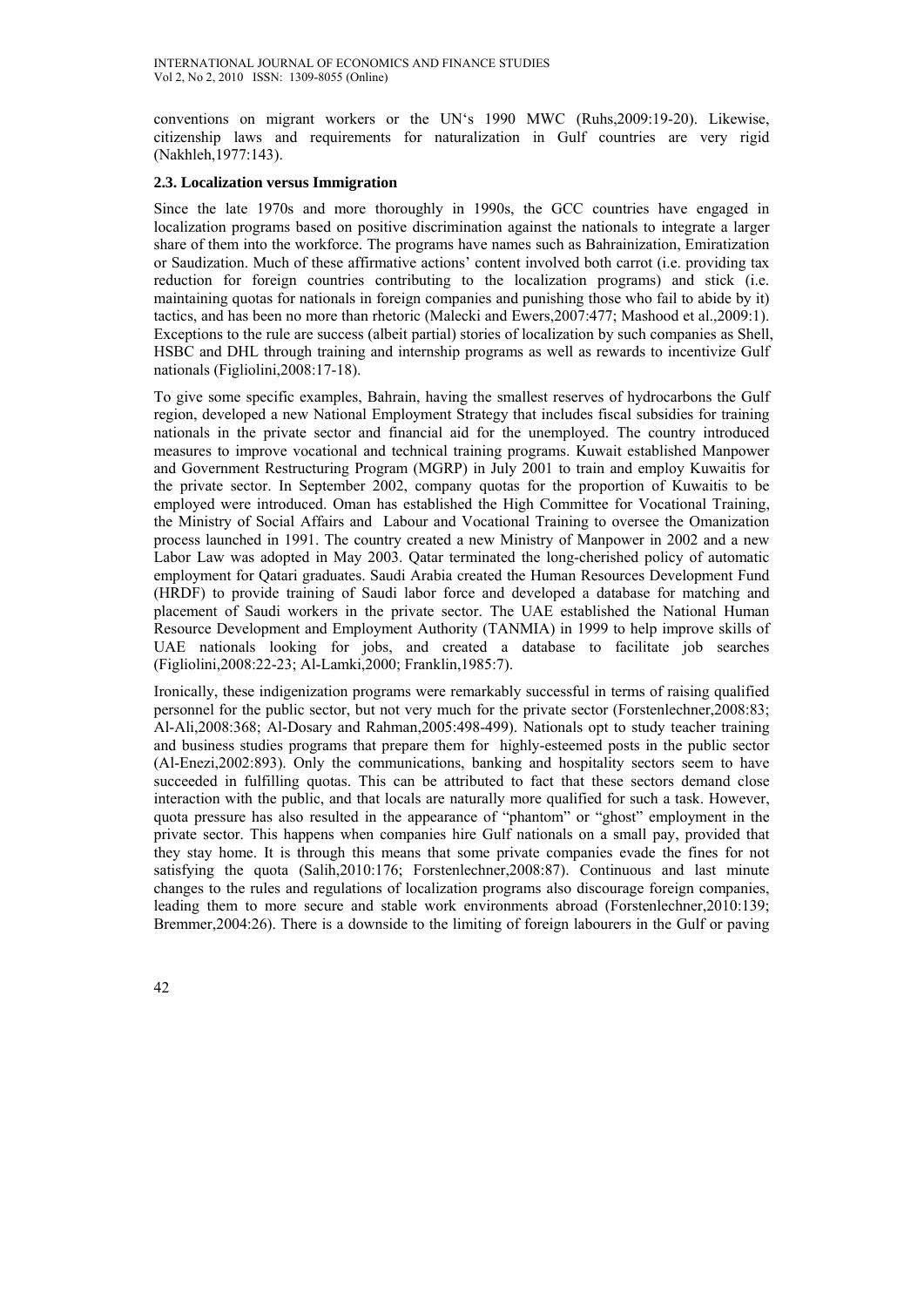the way for companies' departure. Incomplete intiatives and early termination of contracts lead to heavy losses which result in non-payment or diminution of salaries, and lengthening of work hours for remaining workers (Rajan and Prakash,2009:10-12).

## **3. CONCLUSION**

Developmental and labor issues in the Gulf can cripple not only the GCC but other countries, leading to poverty, resource problems, illegal immigration and inclination to crime. Sustainable progress in the Gulf may have been hindered by global economic factors and the governments' failure to develop good responses. However, the GCC members can overcome any issue through making the best use of technological, industrial and educational advantages that globalization offers.

Most importantly, the divide between a consumerist local population and a productive immigrant population should be narrowed through raising consciousness about the impossibility of growth without the acquisition of values associated with modern capitalist economy (Weiner, 1982:3-4). The governments should re-evaluate and enhance not only the higher education or vocational institutions, but also elementary and secondary schools through a western agenda. It is equally important that, apart from professional training, there should be in place some acculturation programs to prepare the Gulf nationals for positions in the private sector (Al-Lamki,2000; Achoui,2009:36). It is argued that, Gulf people, who were educated abroad or with an international curriculum, are much more inclined to work in the private sector. The campuses of Carnegie Mellon, Texas A&M, Weill Cornell and other leading universities already present in many GCC countries may attract attention of locals through generous scholarship programs (Salih,2010:179; Pakin,2009:86). Efforts to eliminating nepotism would further motivate well-qualified Gulf nationals to take part in uplifting their countries rather than seek jobs abroad (Al-Ali,2008:373). Last, but not least, human and social capital development in GCC countries should be taken out of the domain of governments, and be founded upon cooperation among employers, unions, government and other related institutions and agencies (Achoui,2009:36). The ILO can pressurize the governments into embracing more worker-friendly standards, but it can also guide the GCC about long-term government spending in special employment and social protection programmes (Tzannatos,2009:2).

Although new oil and gas reserves are being discovered in the GCC geography, experts conclude that the era of fossil fuels would be over in the foreseeable future. In order to prepare for the postcarbon world, the Gulf countries should continue to diversify their economies with an eye to sustainable development. The GCC countries would survive this dreadful phenomenon provided that they put into practice the necessary rules and regulations pertaining to humane working conditions as well as educational and training facilities for both domestic and foreign work force.

# **BIBLIOGRAPHY**

Abella, Manolo and Geoffrey Ducanes (2009), "The Effect of the Global Economic Crisis on Asian MigrantWorkers and Governments' Responses", UNITAR Report. New York: UN Institute for Training and Research, http://74.125.155.132/scholar?q=cache:JWQE7HKXx7wJ:scholar.google.com/+%22asian+financi al+crisis%22,+GCC&hl=tr&as\_sdt=2000 , [Accessed 20.05.2010].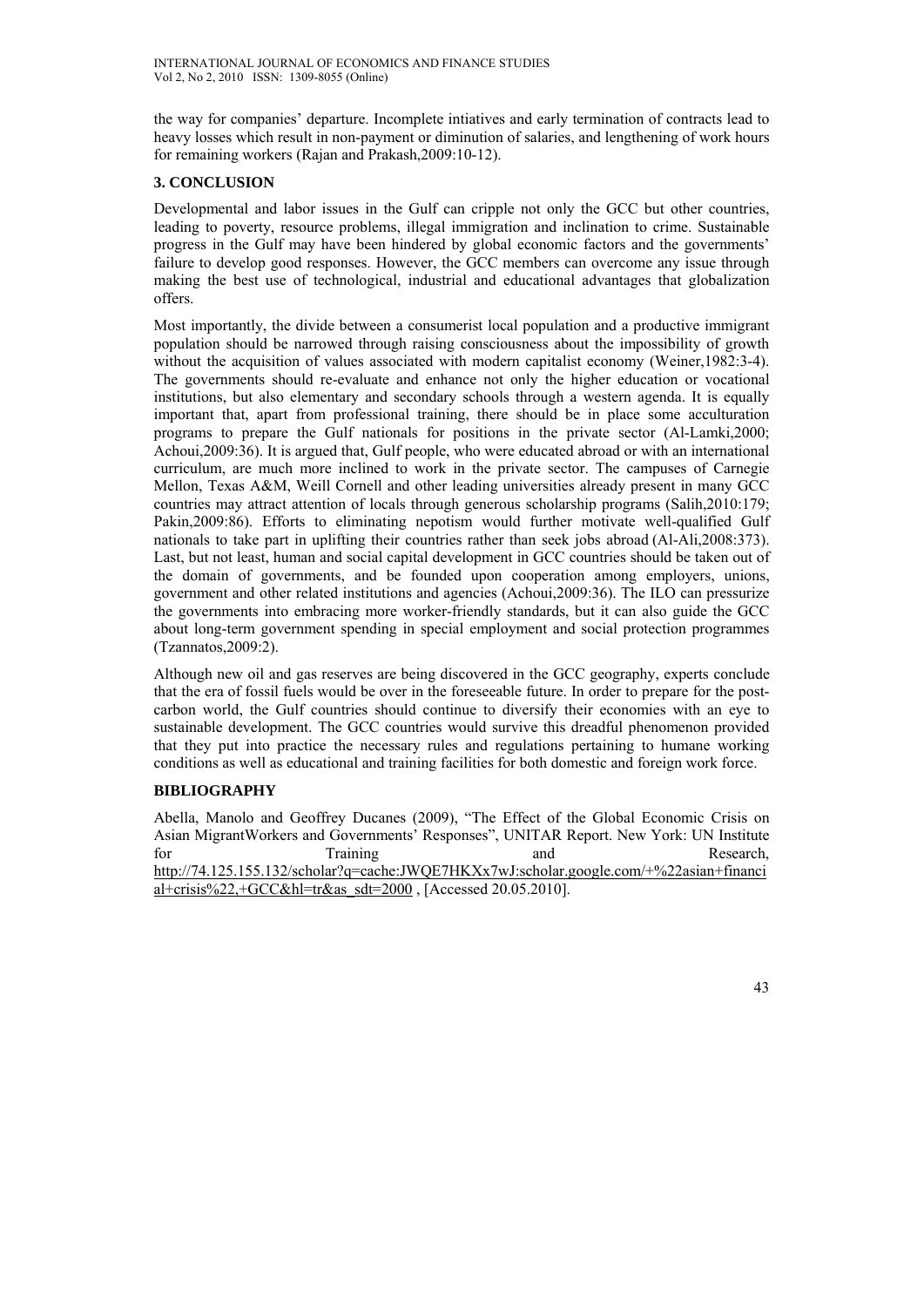Achoui, Mustapha M. (2009), "Human resource development in Gulf countries: an analysis of the trends and challenges facing Saudi Arabia", *Human Resource Development International*, Vol. 12, No. 1, pp. 35-46.

Al-Ali, Jasim (2008), "Emiratisation: Drawing UAE Nationals into Their Surging Economy", *International Journal of Sociology and Social Policy*, Vol. 28, No. 9/10, pp. 365-379.

Al-Dosary, Adel S., and Syed Masiur Rahman (2005), "Saudization (Localization) - A Critical Review", *Human Resource Development International*, Vol. 8, No. 4, pp. 495-502.

Al-Enezi, Awadh Khalaf (2002), "Kuwait's Employment Policy: Its Formulation, Implications, and Challenges", *International Journal of Public Administration*, Vol. 25, No. 7, pp. 885-900.

Al-Lamki, Salma M. (2000), "Omanization: A Three Tier Strategic Framework for Human Resource Management and Training in the Sultanate of Oman", *Journal of Comparative International Management*, Vol. 3, No. 1.

Bahgat, Gawdat (1999), "Education in the Gulf Monarchies: Retrospect and Prospect", *International Review of Education*, Vol. 45, No. 2, pp. 127-136.

Birks, J. S., I. J. Seccombe and C. A. Sinclair (1986), "Migrant Workers in the Arab Gulf: The Impact of Declining Oil Revenues", *International Migration Review*, Vol. 20, No. 4, pp. 799-814.

Bremmer, Ian (2004), "The Saudi Paradox", *World Policy Journal*, pp. 23-30.

Figliolini, Anthony J. (2008), "Localization/Nationalization in the GCC: Meeting the Challenge", *Cornell University Center for Advanced Human Resource Studies White Paper: Growth in the Middle East and HR Capabilities*, http://www.ilr.cornell.edu/cahrs/research/whitepapers/upload/GrowthintheMiddleEastBookletFinal -2008.pdf , [Accessed 20.05.2010].

Forstenlechner, Ingo (2008), "Workforce Nationalization in the UAE: Image versus Integration", *Education, Business and Society: Contemporary Middle Eastern Issues*, Vol. 1, No. 2, pp. 82-91.

Franklin, Rob (1985), "Migrant Labor and the Politics of Development in Bahrain", *MERIP Reports*, No. 132, pp. 7-13+32.

Harnish, Dorothy (2004), "Workforce Education and Development in the Middle East", (in: Jay W. Rojewski-Ed., *International Perspectives on Workforce Education*,), Charlotte, NC: Information Age Publishing, pp. 121-142.

Humphrey, Michael (1991), "The Changing Role of Asian Labor Migration in the Middle East", *Revue Européenne des Migrations Internationales*, Vol. 7, No. 1.

Kapiszewski, Andrzej (2004), "Arab Labour Migration to the GCC States", (in: *Arab Migration in a Globalized World*,), Geneva: International Organization for Migration, pp. 115-135.

Mashood, N., H. Verhoeven and B. Chansarkar (2009), "Emiratisation, Omanisation and Saudisation – common causes: common solutions?", Proceedings of the Tenth International Business Research Conference, Crowne Plaza Hotel, Dubai, http://www.wbiconpro.com/17.%20Helen-UAE.pdf , [Accessed 18.05.2010].

Malecki, Edward J., and Michael C. Ewers (2007), "Labor Migration to World Cities: With a Research Agenda for the Arab Gulf", *Progress in Human Geography*, Vol. 31, No. 4, pp. 467-484.